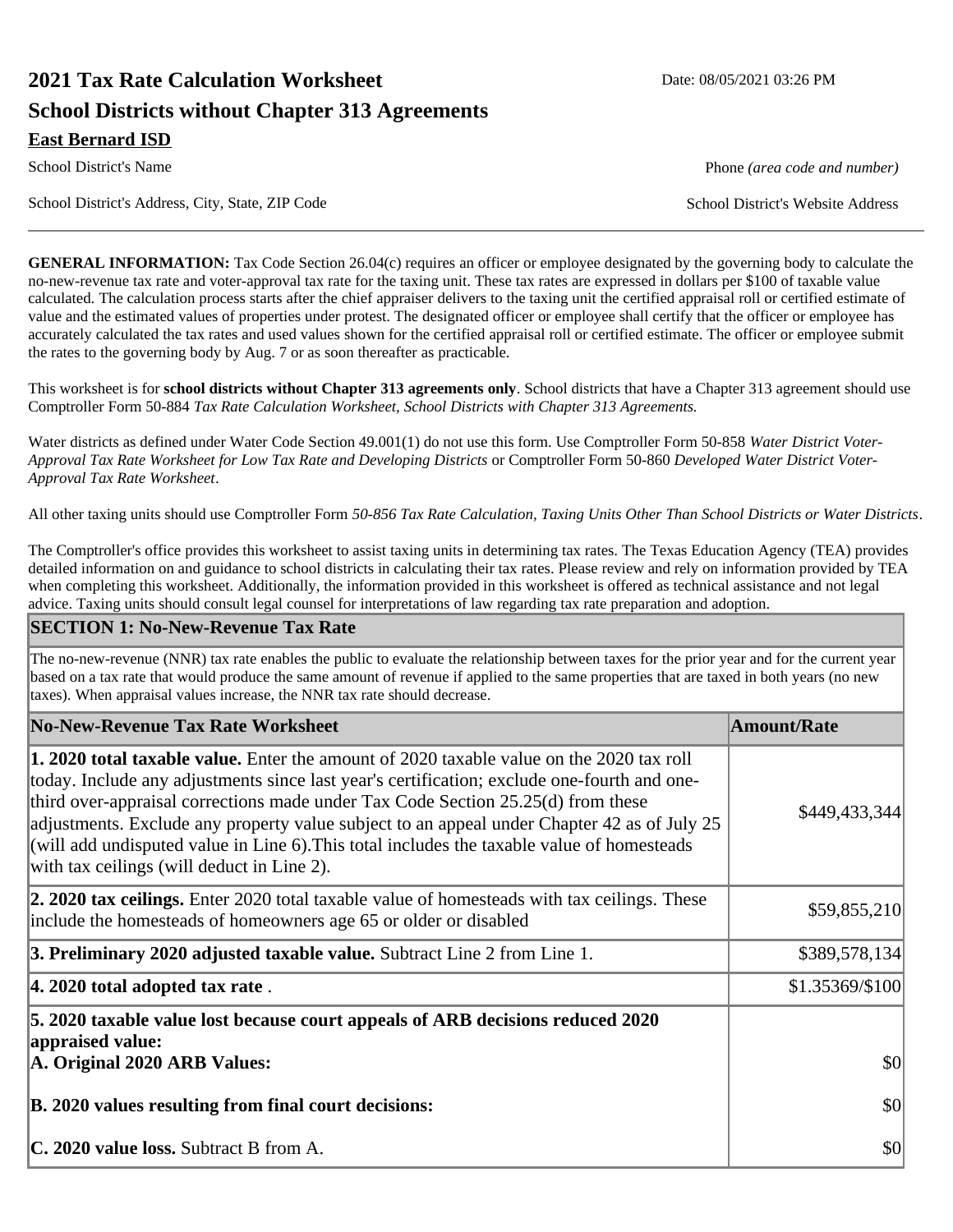| 6. 2020 taxable value subject to an appeal under Chapter 42, as of July 25:                                                                                                                                                                                                                                                                                                                                                                                                                             |               |
|---------------------------------------------------------------------------------------------------------------------------------------------------------------------------------------------------------------------------------------------------------------------------------------------------------------------------------------------------------------------------------------------------------------------------------------------------------------------------------------------------------|---------------|
| A. 2020 ARB certified value:                                                                                                                                                                                                                                                                                                                                                                                                                                                                            | \$0           |
| <b>B. 2020 disputed value:</b>                                                                                                                                                                                                                                                                                                                                                                                                                                                                          | \$0           |
| C. 2020 undisputed value. Subtract B from A.                                                                                                                                                                                                                                                                                                                                                                                                                                                            | \$0           |
| 7. 2020 Chapter 42 related adjusted values Add Line 5 and 6.                                                                                                                                                                                                                                                                                                                                                                                                                                            | \$0           |
| 8. 2020 taxable value, adjusted for actual and potential court-ordered adjustments.<br>Add Line 3 and Line 7.                                                                                                                                                                                                                                                                                                                                                                                           | \$389,578,134 |
| 9. 2020 taxable value of property in territory the school deannexed after Jan. 1, 2020.<br>Enter the 2020 value of property in deannexed territory.                                                                                                                                                                                                                                                                                                                                                     | \$0           |
| $\vert$ 10. 2020 taxable value lost because property first qualified for an exemption in 2021. If<br>the school district increased an original exemption, use the difference between the original<br>exempted amount and the increased exempted amount. Do not include value lost due to<br>freeport or goods-in-transit, or temporary disaster exemptions. Note that lowering the<br>amount or percentage of an existing exemption in 2021 does not create a new exemption or<br>reduce taxable value. |               |
| A. Absolute exemptions. Use 2020 market value:                                                                                                                                                                                                                                                                                                                                                                                                                                                          | \$8,778       |
| <b>B. Partial exemptions.</b> 2021 exemption amount or 2021 percentage exemption times 2020<br> value:                                                                                                                                                                                                                                                                                                                                                                                                  | \$927,000     |
| <b>C. Value loss.</b> Add A and B.                                                                                                                                                                                                                                                                                                                                                                                                                                                                      | \$935,778     |
| 11. 2020 taxable value lost because property first qualified for agricultural appraisal<br>$(1-d \text{ or } 1-d-1)$ , timber appraisal, recreational/scenic appraisal or public access airport<br>special appraisal in 2021. Use only properties that qualified in 2021 for the first time; do<br>not use properties that qualified in 2020.                                                                                                                                                           |               |
| A. 2020 market value:                                                                                                                                                                                                                                                                                                                                                                                                                                                                                   | \$2,122,778   |
| B. 2021 productivity or special appraised value:                                                                                                                                                                                                                                                                                                                                                                                                                                                        | \$155,239     |
| C. Value loss. Subtract B from A.                                                                                                                                                                                                                                                                                                                                                                                                                                                                       | \$1,967,539   |
| <b>12. Total adjustments for lost value.</b> Add Lines 9, 10C and 11C.                                                                                                                                                                                                                                                                                                                                                                                                                                  | \$2,903,317   |
| 13. Adjusted 2020 taxable value. Subtract Line 12 from Line 8.                                                                                                                                                                                                                                                                                                                                                                                                                                          | \$386,674,817 |
| <b>14. Adjusted 2020 total levy.</b> Multiply Line 4 by Line 13 and divide by \$100.                                                                                                                                                                                                                                                                                                                                                                                                                    | \$5,234,378   |
| [15. Taxes refunded for years preceding tax year 2020. Enter the amount of taxes refunded<br>by the district for tax years preceding tax year 2020. Types of refunds include court<br>decisions, Tax Code Section 25.25(b) and (c) corrections and Tax Code Section 31.11<br>payment errors. Do not include refunds for tax year 2020. This line applies only to tax years<br>preceding tax year 2020.                                                                                                  | \$7,433       |
| 16. Adjusted 2020 levy with refunds. Add Lines 14 and 15.<br>Note: If the governing body of the school district governs a junior college district in a county                                                                                                                                                                                                                                                                                                                                           | \$5,241,811   |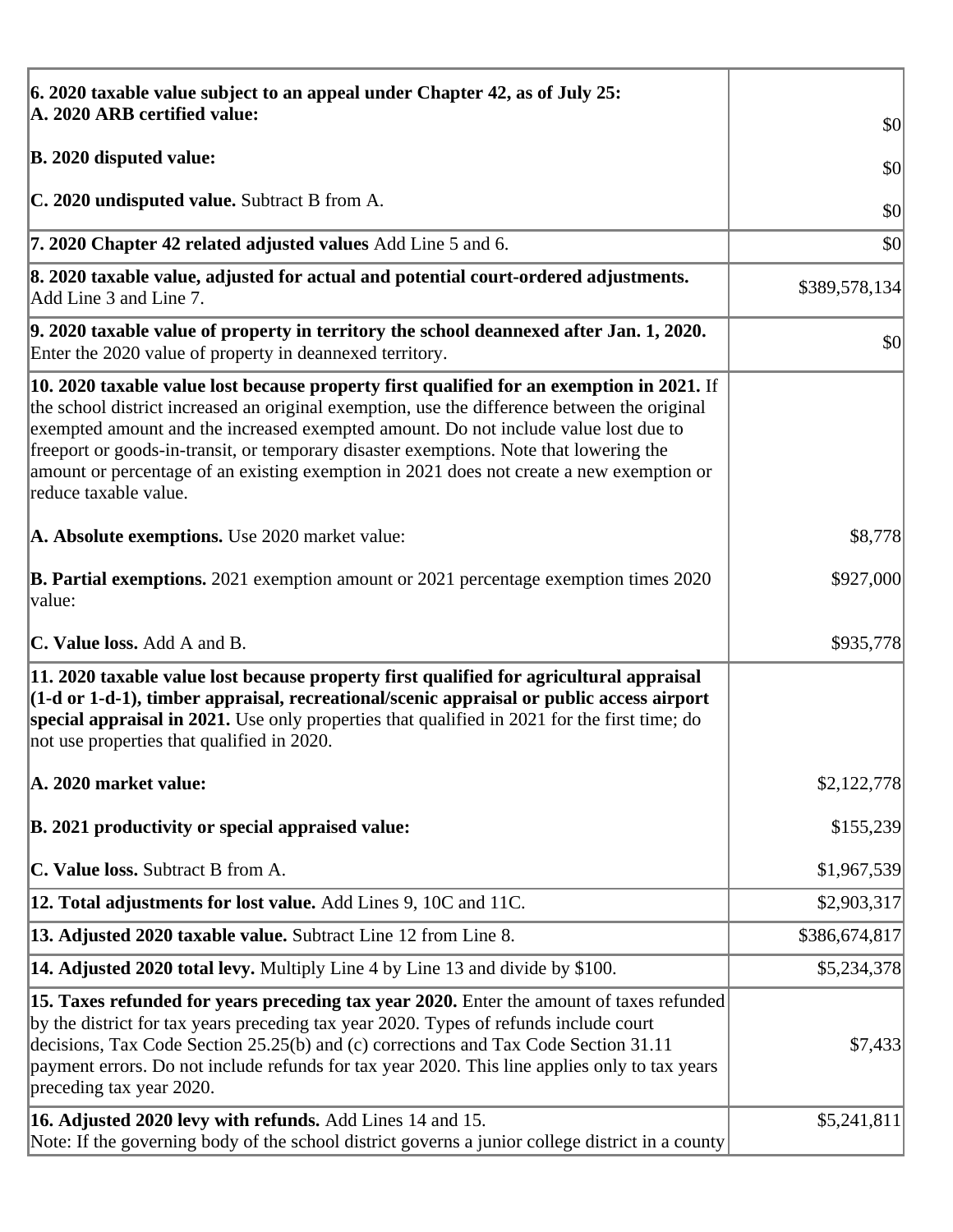| with a population of more than two million, subtract the amount of taxes the governing body<br>dedicated to the junior college district in 2020 from the result.                                                                                                                                                                                                                                                                                                                                                                                                                                                                                                                                                               |               |
|--------------------------------------------------------------------------------------------------------------------------------------------------------------------------------------------------------------------------------------------------------------------------------------------------------------------------------------------------------------------------------------------------------------------------------------------------------------------------------------------------------------------------------------------------------------------------------------------------------------------------------------------------------------------------------------------------------------------------------|---------------|
| 17. Total 2021 taxable value on the 2021 certified appraisal roll today. This value<br>includes only certified values and includes the total taxable value of homesteads with tax<br>ceilings (will deduct in Line 19). These homesteads include homeowners age 65 or older or<br>disabled.                                                                                                                                                                                                                                                                                                                                                                                                                                    |               |
| A. Certified values only: <sup>3</sup>                                                                                                                                                                                                                                                                                                                                                                                                                                                                                                                                                                                                                                                                                         | \$501,685,183 |
| <b>B. Pollution control and energy storage exemption:</b> Deduct the value of property<br>exempted for the current tax year for the first time as pollution control or energy storage<br>system property:                                                                                                                                                                                                                                                                                                                                                                                                                                                                                                                      | $$-0$         |
| <b>C. Total 2021 value.</b> Subtract B from A.                                                                                                                                                                                                                                                                                                                                                                                                                                                                                                                                                                                                                                                                                 | \$501,685,183 |
| 18. Total value of properties under protest or not included on certified appraisal roll.                                                                                                                                                                                                                                                                                                                                                                                                                                                                                                                                                                                                                                       |               |
|                                                                                                                                                                                                                                                                                                                                                                                                                                                                                                                                                                                                                                                                                                                                |               |
| $\vert$ A. 2021 taxable value of properties under protest. The chief appraiser certifies a list of<br>properties still under ARB protest. The list shows the appraisal district's value and the<br>taxpayer's claimed value, if any, or an estimate of the value if the taxpayer wins. For each of<br>the properties under protest, use the lowest of these values. Enter the total value under<br>protest.                                                                                                                                                                                                                                                                                                                    | \$0           |
| B. 2021 value of properties not under protest or included on certified appraisal roll.<br>The chief appraiser gives school districts a list of those taxable properties that the chief<br>appraiser knows about, but are not included in the appraisal roll certification. These<br>properties are also not on the list of properties that are still under protest. On this list of<br>properties, the chief appraiser includes the market value, appraised value and exemptions for<br>the preceding year and a reasonable estimate of the market value, appraised value and<br>exemptions for the current year. Use the lower market, appraised or taxable value (as<br>appropriate). Enter the total value not on the roll. | \$0           |
| <b>C. Total value under protest or not certified:</b> Add A and B.                                                                                                                                                                                                                                                                                                                                                                                                                                                                                                                                                                                                                                                             | \$0           |
| 19. 2021 tax ceilings Enter 2021 total taxable value of homesteads with tax ceilings. These<br>include the homesteads of homeowners age 65 or older or disabled. <sup>4</sup>                                                                                                                                                                                                                                                                                                                                                                                                                                                                                                                                                  | \$67,094,923  |
| 20. 2021 total taxable value. Add Lines 17C and 18C. Subtract Line 19.                                                                                                                                                                                                                                                                                                                                                                                                                                                                                                                                                                                                                                                         | \$434,590,260 |
| 21. Total 2021 taxable value of properties in territory annexed after Jan. 1, 2020.<br>Include both real and personal property. Enter the 2021 value of property in territory<br>annexed by the school district.                                                                                                                                                                                                                                                                                                                                                                                                                                                                                                               | \$0           |
| 22. Total 2021 taxable value of new improvements and new personal property located<br>in new improvements. New means the item was not on the appraisal roll in 2020. An<br>improvement is a building, structure, fixture or fence erected on or affixed to land. New<br>additions to existing improvements may be included if the appraised value can be<br>determined. New personal property in a new improvement must have been brought into the<br>school district after Jan. 1, 2020, and be located in a new improvement.                                                                                                                                                                                                 | \$10,665,791  |
| 23. Total adjustments to the 2021 taxable value. Add Lines 21 and 22.                                                                                                                                                                                                                                                                                                                                                                                                                                                                                                                                                                                                                                                          | \$10,665,791  |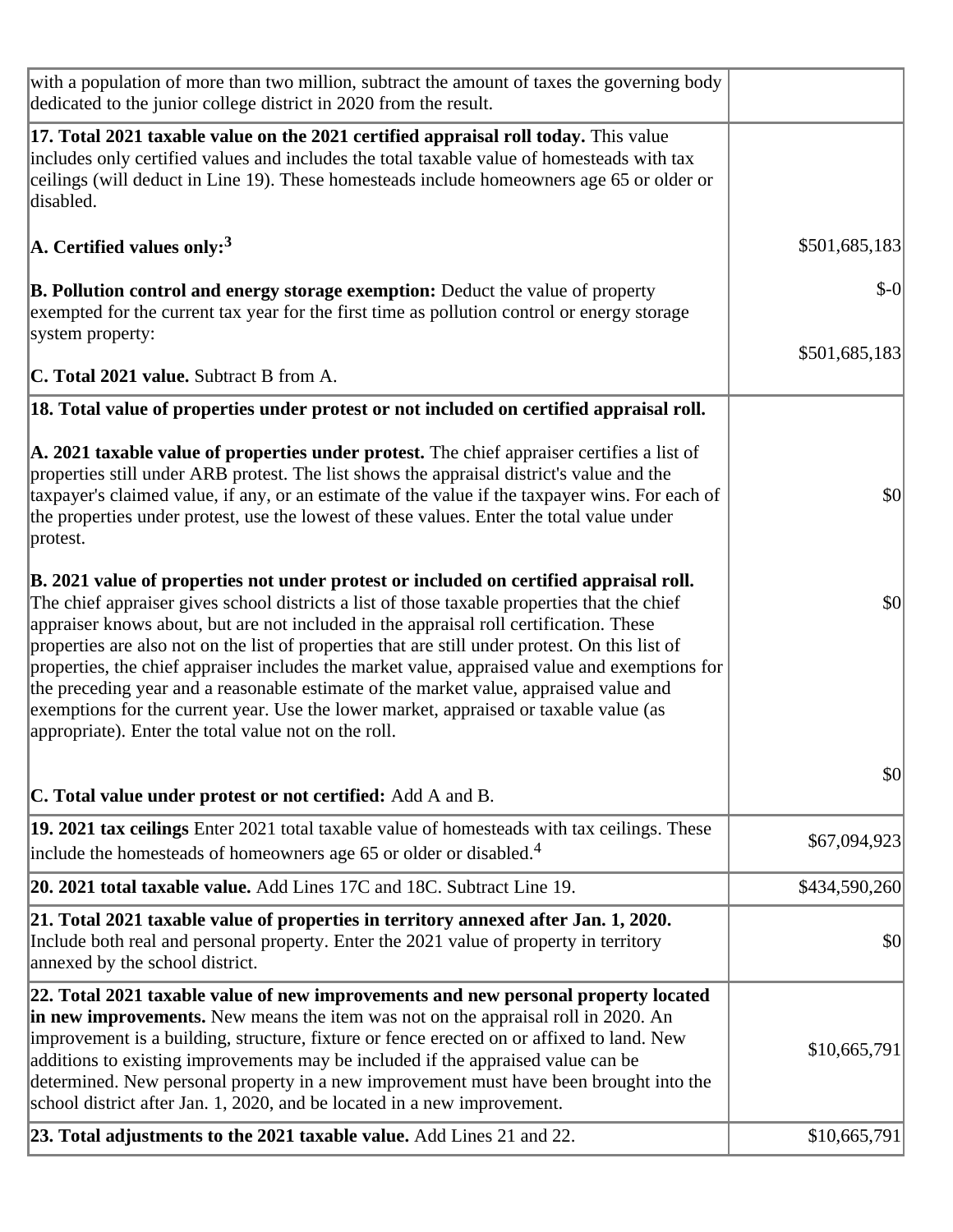| 24. Adjusted 2021 taxable value. Subtract Line 23 from Line 20.                | \$423,924,469   |
|--------------------------------------------------------------------------------|-----------------|
| <b>25. 2021 NNR tax rate.</b> Divide Line 16 by Line 24 and multiply by \$100. | \$1.23649/\$100 |

<sup>1</sup>Tex. Tax Code Section 26.012(14)  $2$ Tex. Tax Code Section 26.012(6) <sup>3</sup>Tex. Tax Code Section 26.012(6)  ${}^{4}$ Tex. Tax Code Section 26.012(6)(A)(i)  $5$ Tex. Tax Code Section 26.012(6)(A)(ii)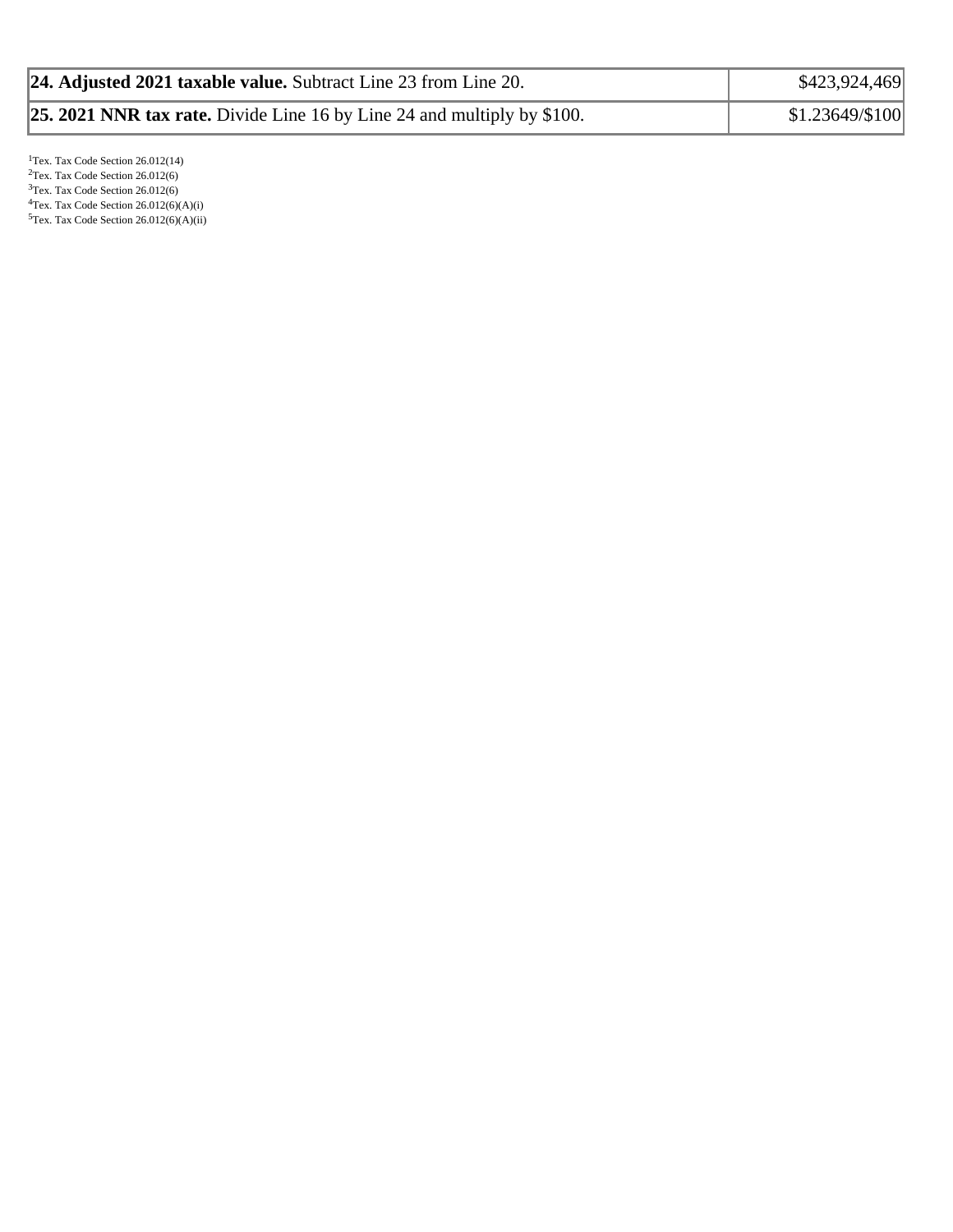## **SECTION 2: Voter-Approval Tax Rate**

The voter-approval tax rate is the highest tax rate that a taxing unit may adopt without holding an election to seek voter approval of the rate. Most school districts calculate a voter-approval tax rate that is split into three separate rates.

- 1. **Maximum Compressed Tax Rate (MCR):** A district's maximum compressed tax rate is defined as the tax rate for the current tax year per \$100 of valuation of taxable property at which the district must levy a maintenance and operations tax to receive the full amount of the tier one allotment.
- 2. **Enrichment Tax Rate (DTR):** A district's enrichment tax rate is defined as any tax effort in excess of the district's MCR and less than \$0.17. The enrichment tax rate is divided into golden pennies and copper pennies. School districts can claim up to 8 golden pennies, not subject to compression, and 9 copper pennies which are subject to compression with any increases in the guaranteed yield.
- 3. **Debt Rate:** The debt tax rate includes the debt service necessary to pay the school district's debt payments in the coming year. This rate accounts for principal and interest on bonds and other debt secured by property tax revenue.

The MCR and DTR added together make up the school district's maintenance and operations (M&O) tax rate. Districts cannot increase the district's M&O tax rate to create a surplus in M&O tax revenue for the purpose of paying the district's debt service.

If a school district adopted a tax rate that exceeded its voter-approval tax rate without holding an election to respond to a disaster in the prior year, as allowed by Tax Code Section 26.042(e), the school district may not consider the amount by which it exceeded its voterapproval tax rate (disaster pennies) in the calculation this year. This adjustment will be made in Section 4 of this worksheet.

A district must complete an efficiency audit before seeking voter approval to adopt a M&O tax rate higher than the calculated M&O tax rate, hold an open meeting to discuss the results of the audit, and post the results of the audit on the district's website 30 days prior to the election. Additionally, a school district located in an area declared a disaster by the governor may adopt a M&O tax rate higher than the calculated M&O tax rate during the two-year period following the date of the *declaration without conducting an efficiency audit*.

Districts should review information from TEA when calculating their voter-approval rate.

| <b>Voter-Approval Tax Rate Worksheet</b>                                                                                                                                                                                                                                                                                                                                                                                                                                                                                                                                    | Amount/Rate     |
|-----------------------------------------------------------------------------------------------------------------------------------------------------------------------------------------------------------------------------------------------------------------------------------------------------------------------------------------------------------------------------------------------------------------------------------------------------------------------------------------------------------------------------------------------------------------------------|-----------------|
| 26. 2021 maximum compressed tax rate (MCR). TEA will publish compression rates<br>based on district and statewide property value growth. Enter the school districts' maximum<br>compressed rate based on guidance from TEA                                                                                                                                                                                                                                                                                                                                                  | \$0.82720/\$100 |
| 27. 2021 enrichment tax rate (DTR). Enter the greater of $A$ and $B$ .<br>A. Enter the district's 2020 DTR, minus any required reduction under Education Code<br>Section 48.202(f)                                                                                                                                                                                                                                                                                                                                                                                          | \$0.13830       |
| B. \$0.05 per \$100 of taxable value.                                                                                                                                                                                                                                                                                                                                                                                                                                                                                                                                       | \$0.13830       |
| 28. 2021 maintenance and operations (M&O) tax rate (TR). Add Lines 26 and 27.<br>Note: M&O tax rate may not exceed the sum of \$0.17 and the product of the state<br>compression percentage multiplied by \$1.00.                                                                                                                                                                                                                                                                                                                                                           | \$0.96550/\$100 |
| 29. Total 2021 debt to be paid with property tax revenue.<br>Debt means the interest and principal that will be paid on debts that:<br>$(1)$ Are paid by property taxes;<br>$(2)$ Are secured by property taxes;<br>$(3)$ Are scheduled for payment over a period longer than one year; and<br>$(4)$ Are not classified in the school district's budget as M&O expenses.                                                                                                                                                                                                    |                 |
| A. Debt includes contractual payments to other school districts that have incurred debt on<br>behalf of this school district, if those debts meet the four conditions above. Include only<br>amounts that will be paid from property tax revenue. Do not include appraisal district budget<br>payments. If the governing body of a taxing unit authorized or agreed to authorize a bond,<br>warrant, certificate of obligation, or other evidence of indebtedness on or after Sept. 1, 2021,<br>verify if it meets the amended definition of debt before including it here: |                 |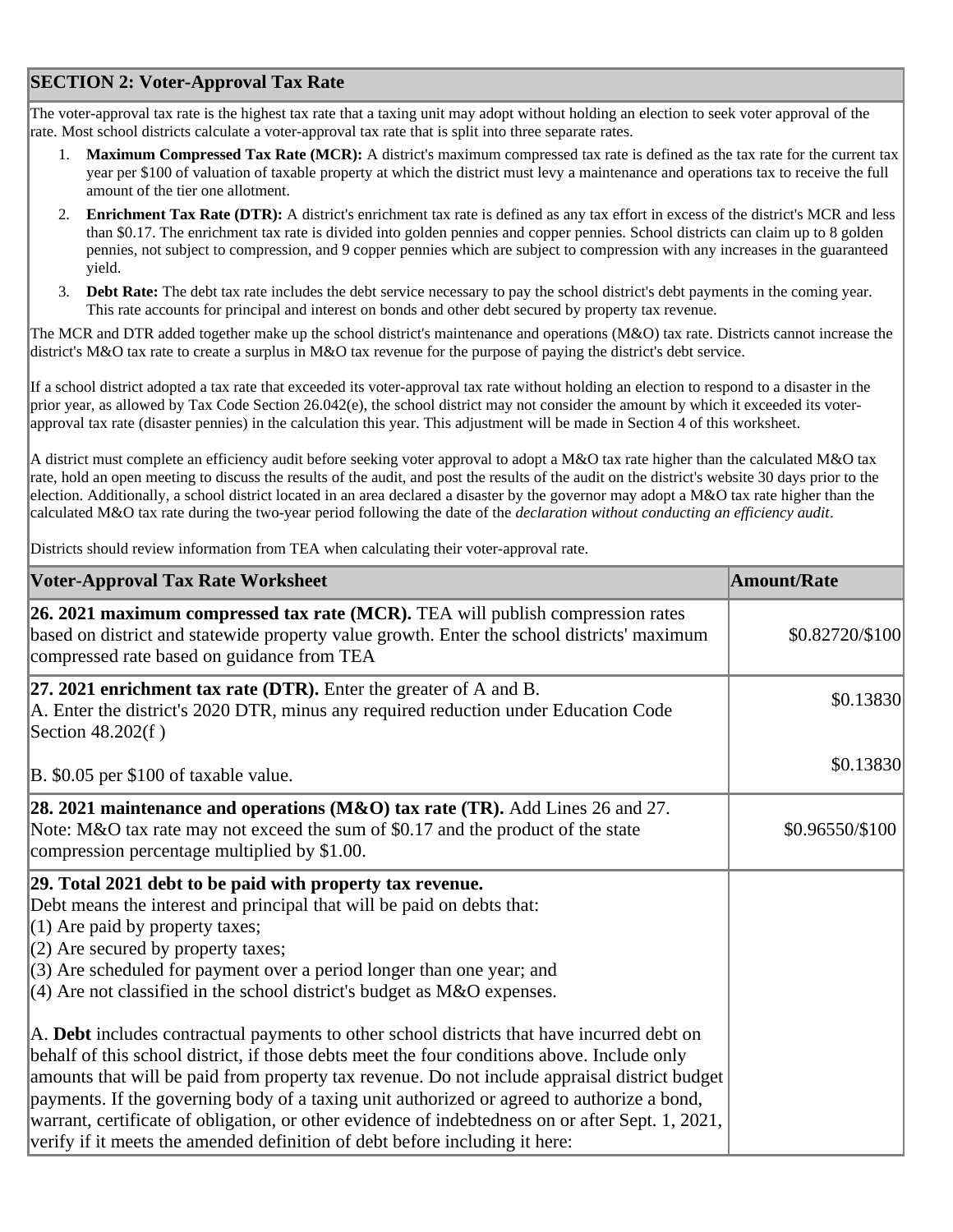| Enter debt amount:                                                                                                                                                                                                                                                                                                                            | \$1,168,162     |
|-----------------------------------------------------------------------------------------------------------------------------------------------------------------------------------------------------------------------------------------------------------------------------------------------------------------------------------------------|-----------------|
| B. Subtract <b>unencumbered fund amount</b> used to reduce total debt.                                                                                                                                                                                                                                                                        | \$0             |
| C. Subtract state aid received for paying principal and interest on debt for facilities through<br>the existing debt allotment program and/or instructional facilities allotment program.                                                                                                                                                     | \$0             |
| D. Adjust debt: Subtract B and C from A.                                                                                                                                                                                                                                                                                                      | \$1,168,162     |
| 30. Certified 2020 excess debt collections. Enter the amount certified by the collector.                                                                                                                                                                                                                                                      | \$96,691        |
| 31. Adjusted 2021 debt. Subtract line 30 from line 29D.                                                                                                                                                                                                                                                                                       | \$1,071,471     |
| 32. 2021 anticipated collection rate.<br>If the anticipated rate in A is lower than actual rates in B, C and D, enter the lowest rate from<br>$ B, C$ and D. If the anticipated rate in A is higher than at least one of the rates in the prior<br>three years, enter the rate from A. Note that the rate can be greater than 100%            | 100.00%         |
| A. Enter the 2021 anticipated collection rate certified by the collector:                                                                                                                                                                                                                                                                     | 100.00%         |
| B. Enter the 2020 actual collection rate                                                                                                                                                                                                                                                                                                      | 95.00%          |
| C. Enter the 2019 actual collection rate                                                                                                                                                                                                                                                                                                      | 101.00%         |
| D. Enter the 2018 actual collection rate                                                                                                                                                                                                                                                                                                      | 93.00%          |
| 33. 2021 debt adjusted for collections. Divide line 31 by line 32.<br>Note: If the governing body of the school district governs a junior college district in a county<br>with a population of more than two million, add the amount of taxesthe governing body<br>proposes to dedicate to the junior college district in 2021 to the result. | \$1,071,471     |
| 34. 2021 total taxable value. Enter amount on line 20 of the No-New-Revenue Tax Rate<br>Worksheet.                                                                                                                                                                                                                                            | \$434,590,260   |
| 35. 2021 debt tax rate. Divide line 33 by line 34 and multiply by \$100.                                                                                                                                                                                                                                                                      | \$0.24654/\$100 |
| 36. 2021 voter-approval tax rate. Adds lines 28 and 35.<br>If the school district received distributions from an equalization tax imposed under former<br>Chapter 18, Education Code, add the NNR tax rate as of the date of the county unit system's<br>abolition to the sum of Lines 28 and 35.                                             | \$1.21204/\$100 |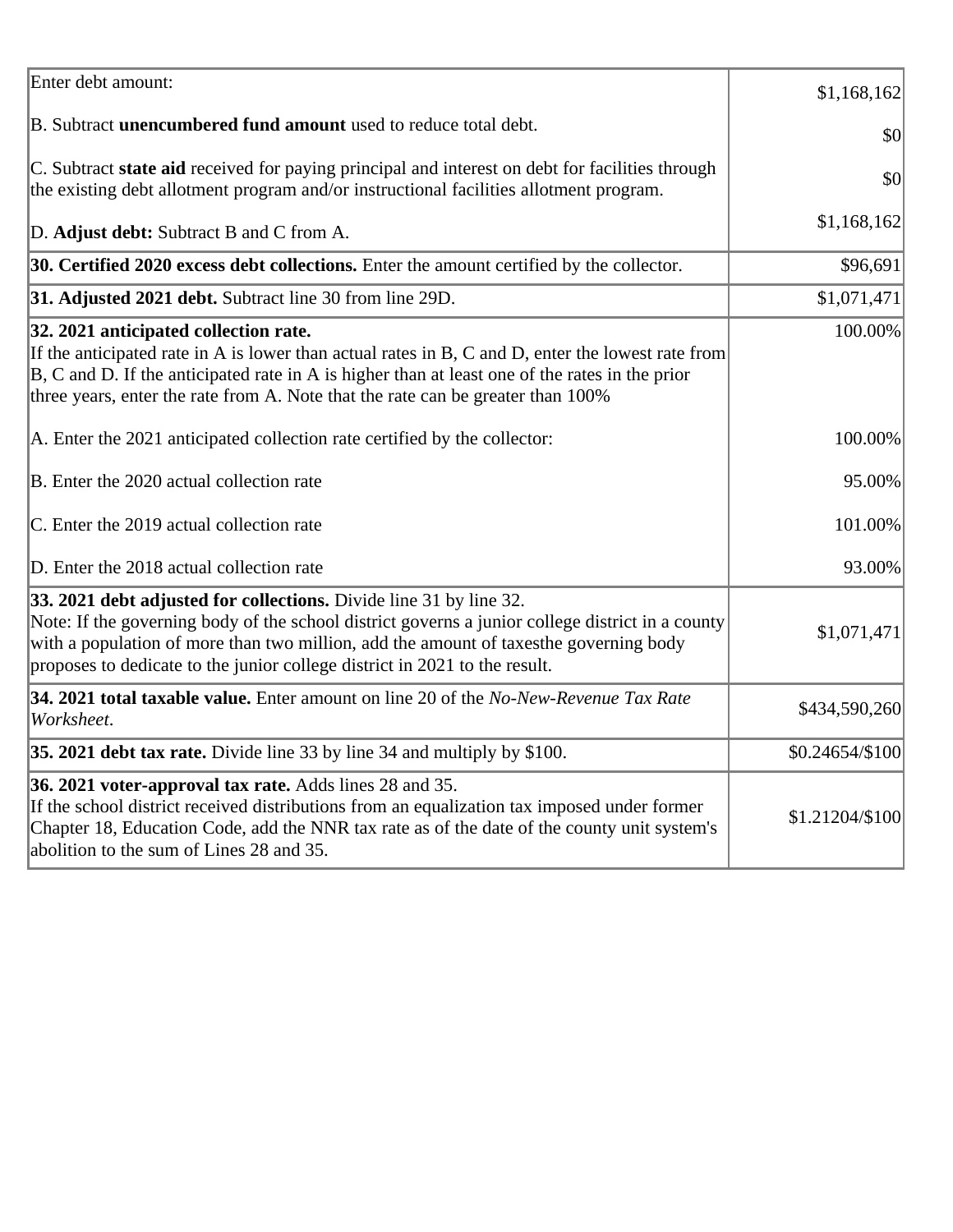## **SECTION 3: Voter-Approval Tax Rate Adjustment for Pollution Control**

A school district may raise its rate for M&O funds used to pay for a facility, device or method for the control of air, water or land pollution. This includes any land, structure, building, installation, excavation, machinery, equipment or device that is used, constructed, acquired or installed wholly or partly to meet or exceed pollution control requirements. The school district's expenses are those necessary to meet the requirements of a permit issued by the Texas Commission on Environmental Quality (TCEQ). The school district must provide the tax assessor with a copy of the TCEQ letter of determination that states the portion of the cost of the installation for pollution control.

This section should only be completed by a school district that uses M&O funds to pay for a facility, device or method for the control of air, water or land pollution.

| Voter-Approval Rate Adjustment for Pollution Control Requirements Worksheet                                                                                                                                                                           | Amount/Rate     |
|-------------------------------------------------------------------------------------------------------------------------------------------------------------------------------------------------------------------------------------------------------|-----------------|
| 37. Certified expenses from the Texas Commission on Environmental Quality (TCEQ).<br>Enter the amount certified in the determination letter from TCEQ. The school district shall<br>provide its tax assessor with a copy of the letter. <sup>34</sup> | \$0             |
| <b>38. 2021 total taxable value.</b> Enter the amount from line 20 of the No-New-Revenue Tax<br>Rate Worksheet.                                                                                                                                       | \$434,590,260   |
| 39. Additional rate for pollution control. Divide line 37 by line 38 and multiply by \$100.                                                                                                                                                           | \$0.00000/\$100 |
| 40. 2021 voter-approval tax rate, adjusted for pollution control. Add line 36 and line 39.                                                                                                                                                            | \$1.21204/\$100 |